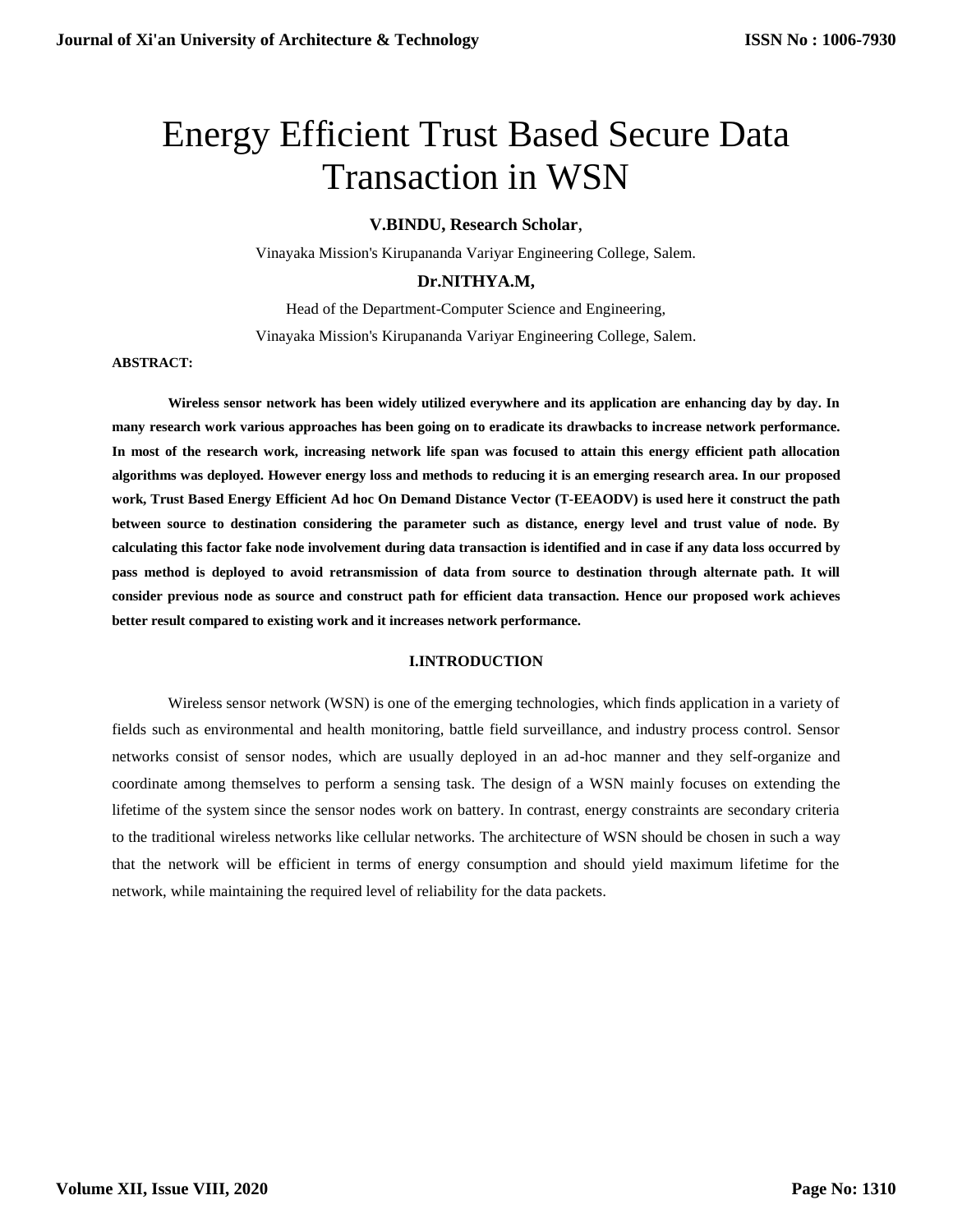

**Figure 1: Accessing WSNs through Internet**

Energy constraint is a prominent feature for WSNs, because sensor nodes consume available energy sources during sensing, processing and transmitting data in order to respond to the application requirements. These services are provided by the radio transceiver, which makes it the most energy consuming component of the node. In this context, defining new, innovative and up-to date solutions for energy consumption during data transmission is a necessity to increase the lifetime of the node and the network as well. Indeed, identifying energy dissipation sources during data transmission is important to develop suitable solutions for the energy consumption problem. Data are transmitted from one node to another through signal propagation, which is susceptible to different energy consuming problems, mainly packet collision, overhearing, interference and idle listening.

Sensor nodes are battery powered, which presents a limited resource. Based on the application requirements and the desired task, the lifetime of installed batteries varies from one node to another, depending on the computational effort. Once expired, batteries need to be replaced in time so the network does not break down. In some cases, node maintenance becomes complicated or even life threatening, like at military locations or where there is a danger of chemical explosion. This eventually results in permanent failure of the node, and that particular node is then discarded from the network operation.

Objective of this paper:

- To enhance network lifetime by implementing energy efficient path selection algorithm.
- To attain secure and reliable data transaction trust evaluation methodology has been deployed.
- Increasing network lifetime and achieving reliable data delivery with by pass approach.

#### **II. LITERATURE SURVEY**

**Zhengwang Ye et.al (2017),** presents Trust evaluation is an effective method to detect malicious nodes and ensure security in wireless sensor networks (WSNs). In this paper, an efficient dynamic trust evaluation model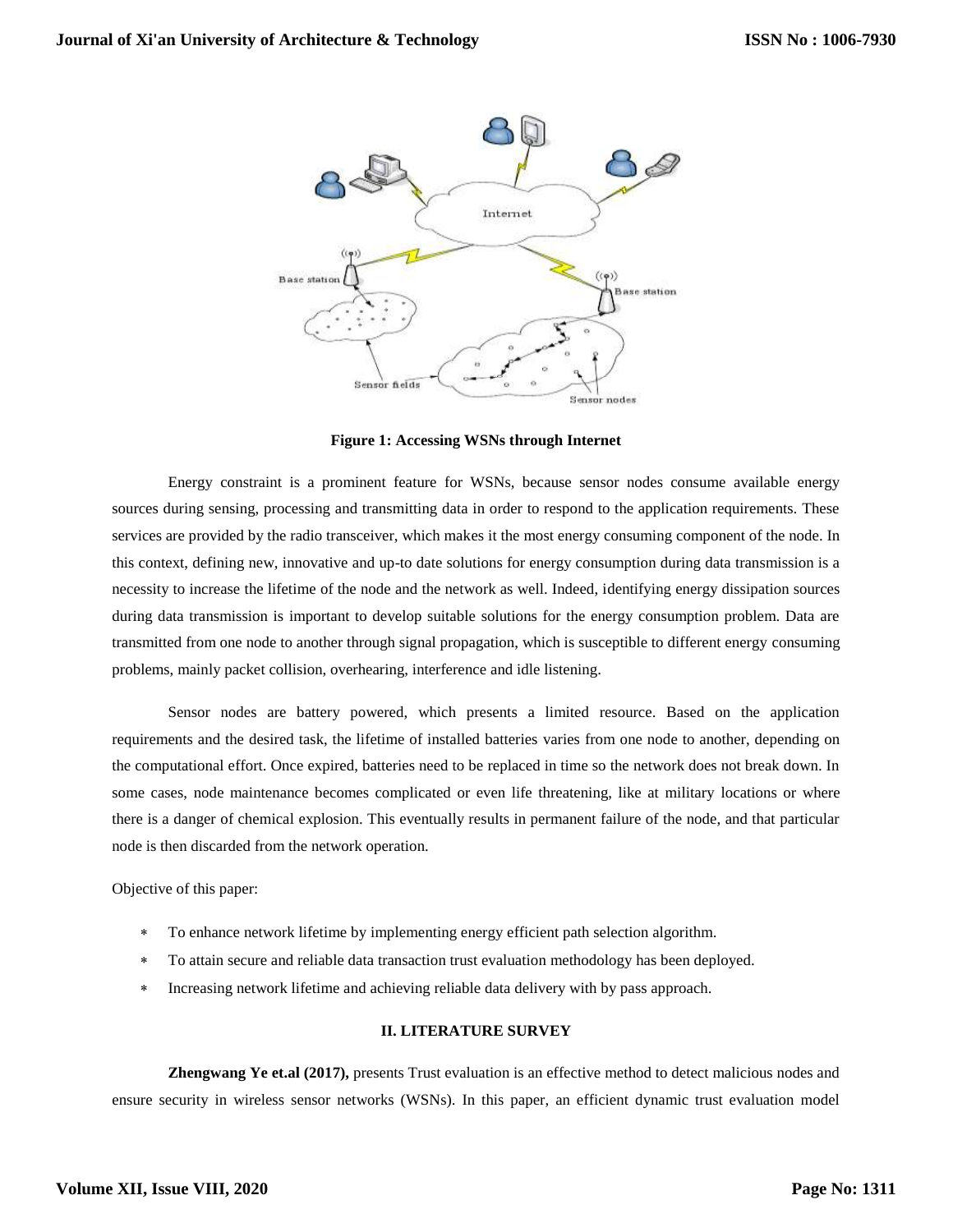(DTEM) for WSNs is proposed, which implements accurate, efficient, and dynamic trust evaluation by dynamically adjusting the weights of direct trust and indirect trust and the parameters of the update mechanism. To achieve accurate trust evaluation, the direct trust is calculated considering multi-trust including communication trust, data trust, and energy trust with the punishment factor and regulating function. The indirect trust is evaluated conditionally by the trusted recommendations from a third party. Moreover, the integrated trust is measured by assigning dynamic weights for direct trust and indirect trust and combining them.

**Menaka A et.al (2020),** proposed secure data transaction is focused through analyzing node trust. The challenge-response model promotes a focus on assessing trust for oneself; And linking it to its sub-center using the proposed self-survey and self-affirmation calculations, respectively. Hence node level trust is evaluated through self scrutiny and self attestation. Self scrutiny is analyzing every nodes self integrity level and self attestation evaluates the trust level of nodes that are included in transaction. In addition to this energy optimization has been implemented, to obtain this Energy Efficient Sensor Routing (EESR) protocol is implemented. This algorithm considers minimum path selection, energy utilization and node trust. To increase the performance based on energy factor, sleep and a wake approach has been used.

**Farruh Ishmanov and Yousaf Bin Zikria (2017),** presents routing is one of the most important operations in wireless sensor networks (WSNs) as it deals with data delivery to base stations. Routing attacks can cripple it easily and degrade the operation of WSNs significantly. Traditional security mechanisms such as cryptography and authentication alone cannot cope with some of the routing attacks as they come from compromised nodes mostly. Recently, trust mechanism is introduced to enhance security and improve cooperation among nodes. In routing, trust mechanism avoids/includes nodes in routing operation based on the estimated trust value. Many trust-based routing protocols are proposed to secure routing, in which they consider different routing attacks.

**V.Bindu and Dr. Nithya.M (2019),** describes the major issue in designing a network is to balance the energy consumption of nodes and to increase the lifetime of the network, by knowing that the nodes can be powered only by batteries in most of the conditions. Clustering is one of the most efficient methods to reduce energy consumption of nodes thereby to increase network lifetime. Here, Collision free secure clustering (CFSC) approach has been implemented. High connectivity cluster routing protocol has been implemented for data transaction where the cluster head is selected based on maximum remaining energy level of nodes. To overcome the traffic issues in delivering packets through CH, multi sink concept has been implemented. For secure data transaction in each cluster head IDS has been placed for trusted transaction of data and loss of data issues are also eradicated.

**Ram Narayan Shukla, Rajesh Kumar Shukla (2013),** To establish route between nodes, an efficient routing protocol is required to discover routes in a mobile adhoc network. Node energy is one of the important design criteria for adhoc networks due to dynamic topology of Ad Hoc Network. Mobile nodes have limited energy in their batteries. Power failure of a mobile node affects the node itself as well as decreases network performance also due to link failure. Much research efforts have been devoted to develop energy aware routing protocols. In this paper we propose an energy efficient routing algorithm that takes care about stability of network. A new route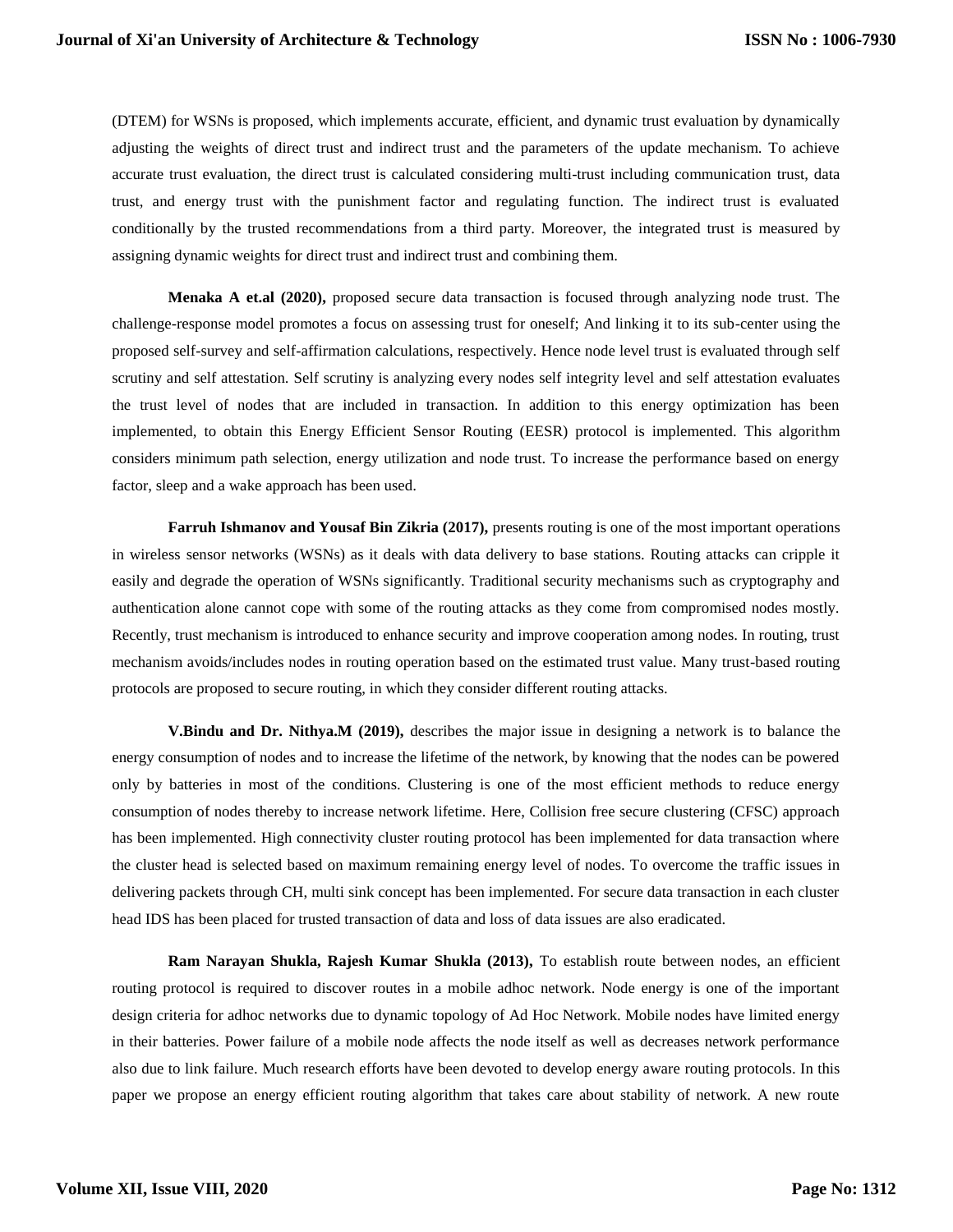discovery process proposed in this paper that takes into account the distance between nodes and node battery power to improve energy efficiency in AODV. This will maximize the network lifetime by minimizing the power consumption and decrease the routing overhead. We will implement our proposed algorithm in AODV and performance will evaluate against the original AODV.

**Balakrishnan S et.al (2019),** describes mobile Ad hoc Networks (MANET) is an autonomous collection of multi-hop wireless mobile nodes to establish communication without centralized infrastructure. Efficient routing protocol makes MANET reliable. Energy efficiency is a major problem of mobile Ad-hoc network as mobile nodes will be powered by batteries with limited capacity, insufficient source of energy and are difficult to replace or recharge. In MANET, Energy efficiency is an important challenge which leads to proposal of an Energy Efficient Enhanced AODV Routing Protocol that reduces delay, overhead, increases packet delivery ratio and consumes lesser energy compared to AODV.

#### **III.PROPOSED WORK**

In our proposed work, Energy efficient ad-hoc on demand distance vector (EEAODV) has been implemented where the path selection is done based on trust value of nodes included during path selection.

Route establishment:

In route establishment phase, the modifications has been done in processing and forwarding RREQ's which includes comparison of current threshold value of RSS with the received signal value. This comparison will decide whether this node will work as forwarding node or not.

#### Route handling:

In route handling phase, changes have been made in processing and forwarding route reply process. Here, the current RSS value of signal is compared with the threshold value. On the basis of it, transmission power of nearby node is reduced in the route reply phase.

#### Route Termination:

In the route termination phase, modifications have been made in route expiry process which in turn resets the transmission power of node.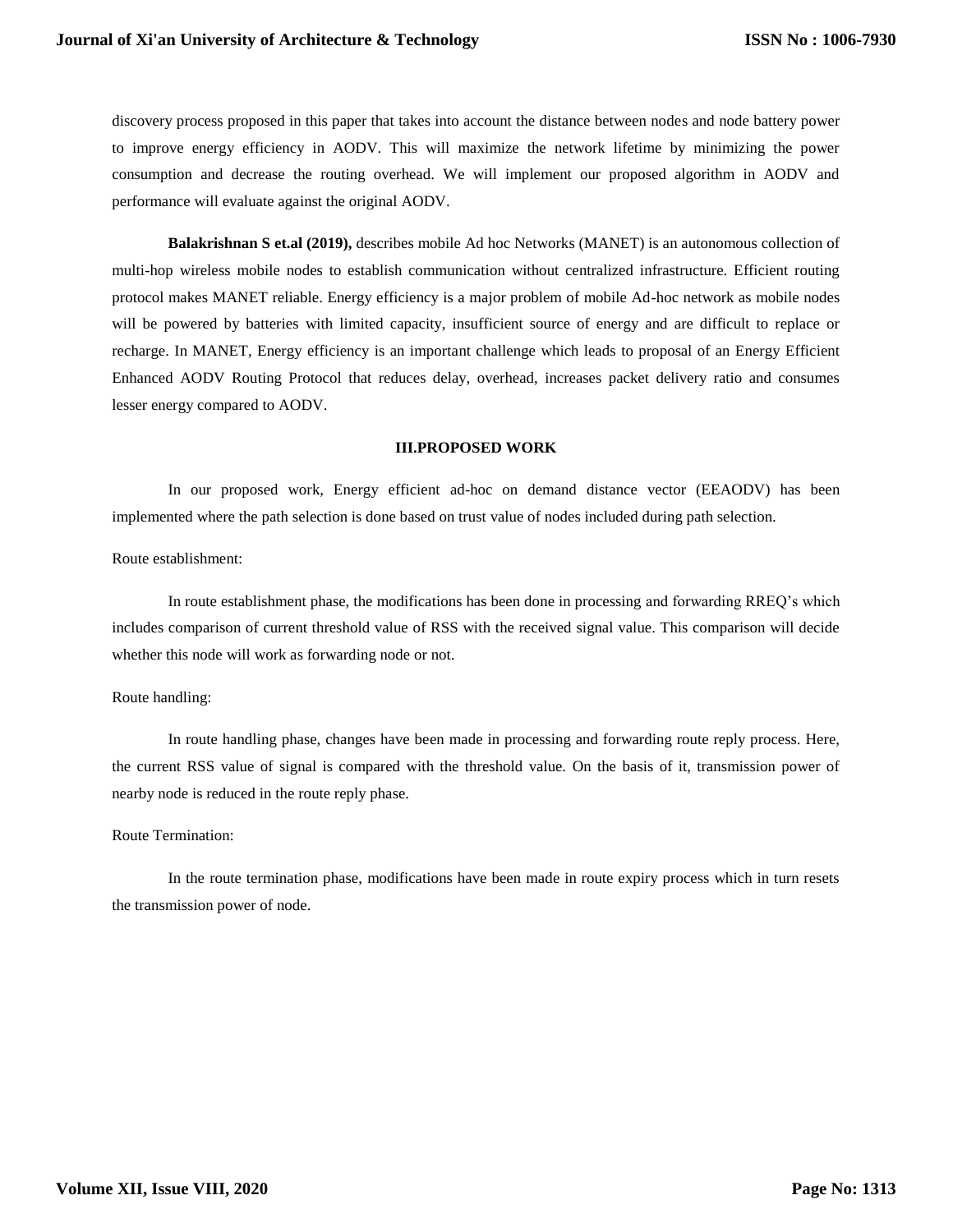

**Figure 2: System architecture**

The algorithm for EE-AODV is as follows:-

1. The process of path discovery gets initiated whenever a node needs to communicate with another node for which no routing information is present in its routing table.

2. Every node maintains two information in its routing table: route availability to another node and the energy consumption for that route.

3. Whenever a source node(S) sends RREQ to its neighbours for route discovery of the destination node (D), the neighbour node should send its energy level REPEL(Reply Energy Level) in response to that RREQ, if path to destination node (D) is available. If the path to destination node (D) is not available the neighbour node should send RERR.

4. If the source node gets REPEL from its neighbour which contains the threshold energy value or less than that, then discard that node from packet delivery till the time you have another option to send data.

5. After discovering the route from source to destination node, source node (S) should consider the neighbour which is having a path to destination node (D) as well as the maximum energy level as its next hop.

Energy Calculation:

Nodes involved in the delivery process of packets losses some energy after each transmit and receive. Let TP be the transmit Power for one packet, TT be the transmit Time of one packet, so, the amount of energy ET consumed during transmission of one packet will be:-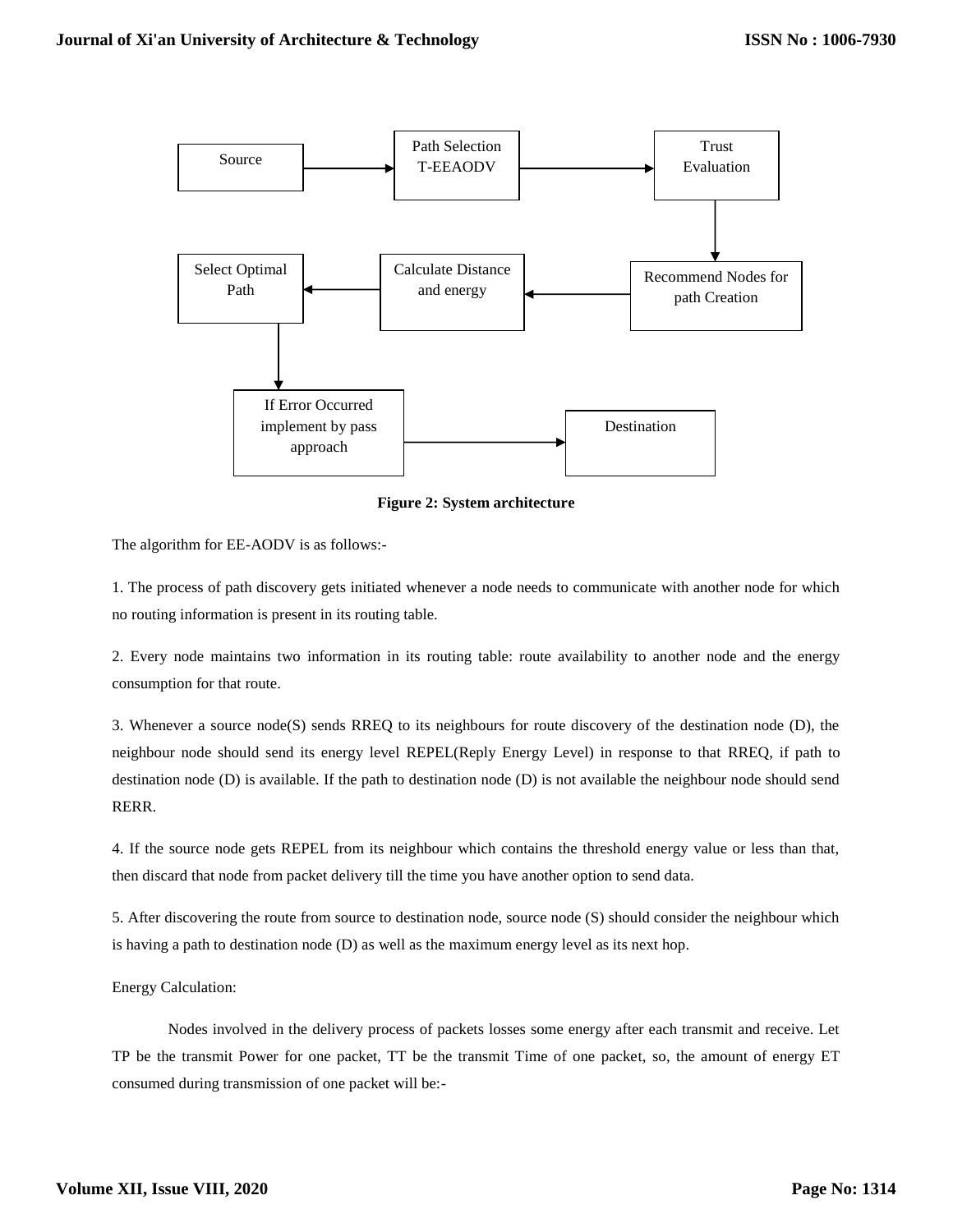ET=TP  $x$  TT  $-$  (1)

Hence, Remaining Energy Enew of node will be,

 $E<sub>new</sub> = E<sub>curr</sub> - ET - (2)$ 

Similarly, let RP be the receiving Power for one packet, RT be the receiving Time of one packet,

so, the amount of energy ER consumed during receiving of one packet will be:- ER=RP x RT - (3)

Hence, Remaining Energy Enew of node will be,

 $E_{\text{new}} = E_{\text{curr}} - ER - (4)$  With these calculations energy of the node at any interval of time can be calculated.

## **Trust Management:**

Recently, trust management is used in several applications including routing, data aggregation, access control, and intrusion detection. The term trust management (TM) is used jointly with the terms trust establishment and reputation system. Trust establishment and reputation system are in fact parts of a TM system, and TM has a wider meaning. TM is defined as an entity, which addresses managing trust relationships, such as information collection, to make decisions related to trust, assessment of the criteria related to the trust relationship, and observation and reassessment of existing relationships. In the context of routing, TM deals with monitoring neighboring nodes during the transmissions, detecting misbehavior, estimating trust values based on detection results/recommendations, and propagation of trust value/recommendation.



Figure 3: Trust management

**Trust Evaluation**: This is a central unit of the TM system, which performs estimation and integration of trust and reputation values, trust update, and so on. It provides output to the recommendation management unit.

**Monitoring and Learning:** Monitor and learn node behavior/performance and provide input to the trust evaluation unit. This is connected to a network interface to collect information about nodes.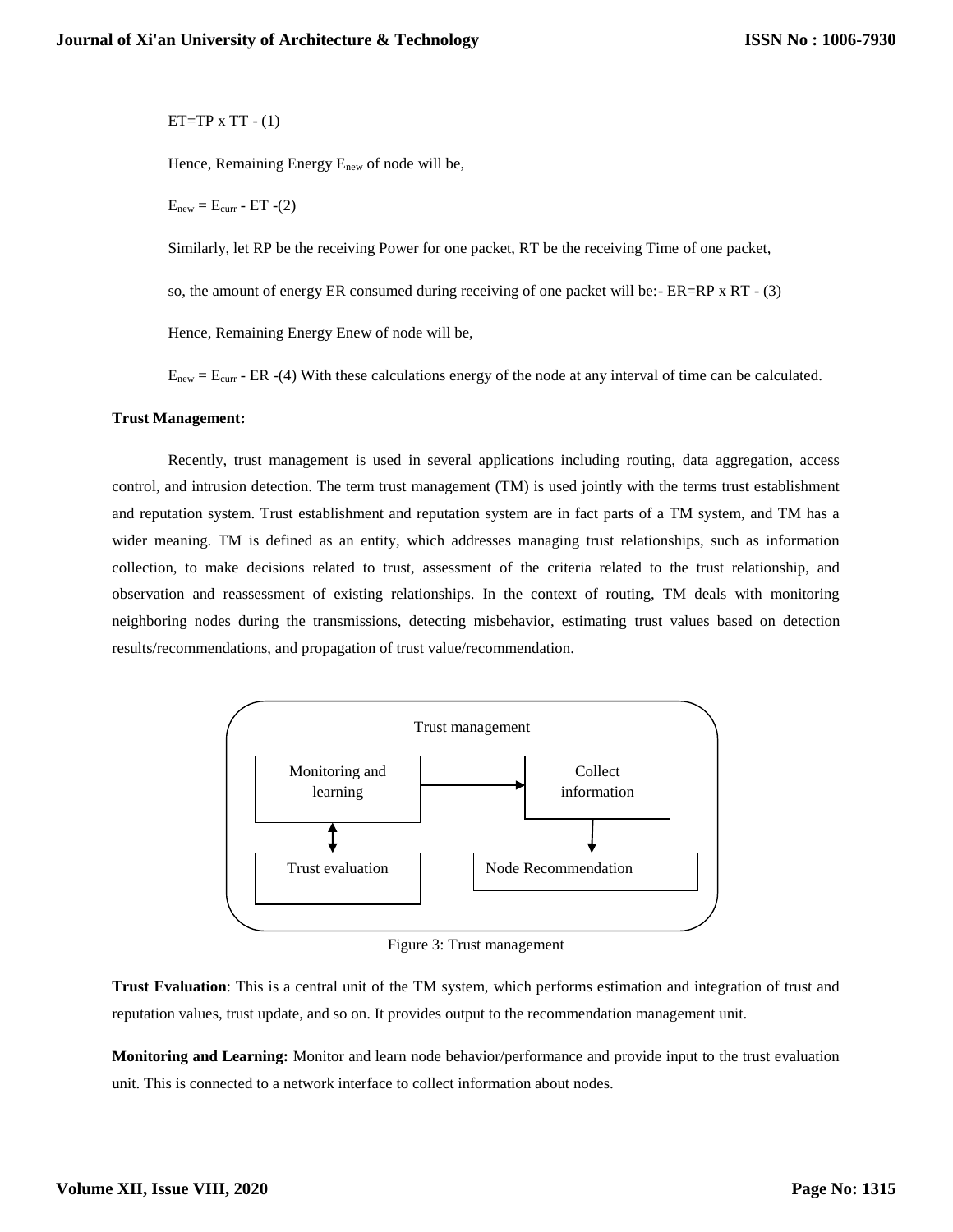**Recommendation Management:** This deals with the distribution and reception of recommendations (trust values). In addition, it provides trust values of nodes for various applications.

**Trust Threshold:** It is important factor in the attack detection and performance of trust establishment mechanism. Trust threshold is used to differentiate between malicious and benevolent node. Trust threshold is selected as about half of the maximum trust value, trust threshold is 0.5 when the maximum trust value is 1. Optimal threshold can be estimated by maximizing the false positive alarm rate while keeping false negative alarm rate to minimum.

**Trust in Routing:** Trust value plays direct role in route selection process. Each node maintains neighbor list along with corresponding trust value. Depending on the routing protocol trust is incorporated in a routing process in different ways to find a trustworthy routing path and avoid a malicious node. Route selection is performed either by source node or by nodes in the routing path.

According to bypass approach if any occurred during transaction of data in selected path then based on demand new path will be created with respect to condition verification. Therefore previous node will be considered as source node and data transmitted to destination. Hence our system ensures reliable data delivery between sources to destination.

## **IV.RESULT AND DISCUSSION**

This section describes that our result attains maximum system performance compared to other existing approaches. Hence it was clearly described here; initially trust evaluation compared to other methods is shown below,